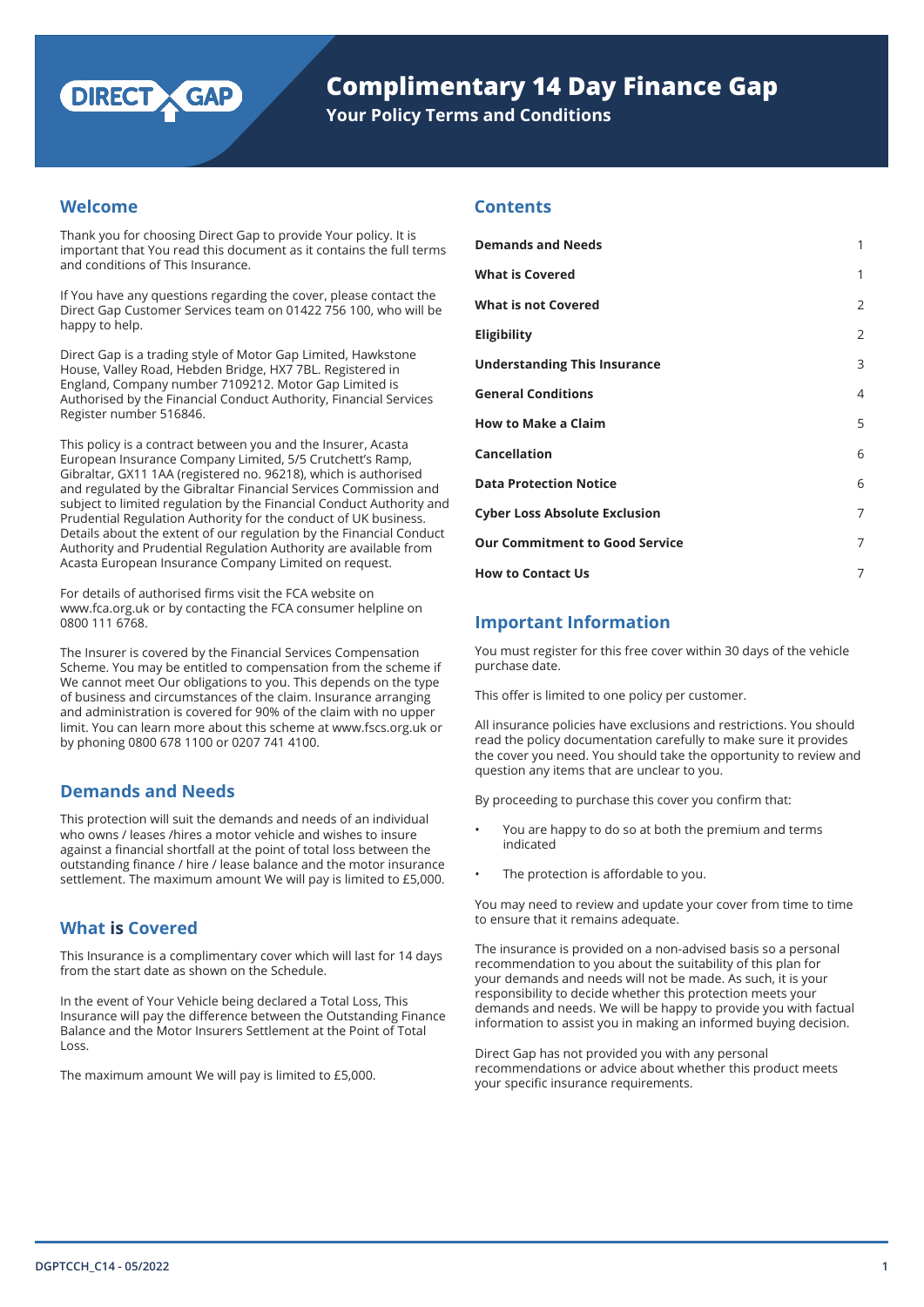# **What is not Covered**

#### **Your Insurance does not cover**

- 1. Any claim where This Insurance was registered more than 30 days from the Purchase Date.
- 2. Any claim where the purchaser has previously held a complimentary policy.
- 3. Any claim where the Total Loss is not subject to an indemnity under the relevant sections of Your motor insurance policy.
- 4. Any outstanding premium, claims excess deducted by Your Motor Insurer, claims excess that is recoverable from a third party or other source. If the Motor Insurer reduce their amount they pay to You due to Your contributory negligence or the condition of the Vehicle, We will reduce the amount We pay under This Insurance by the same amount.
- 5. Negative Equity, the cost of fuel, surrenderable road fund licence, insurance premiums, warranty costs and any maintenance fees.
- 6. Any claim where You have the option to receive a Replacement Vehicle under the terms of Your Motor Insurance Policy (new for old) in respect of the Total Loss of Your Vehicle. (The balance of this cover can be transferred to the Replacement Vehicle on request free of charge).
- 7. Any claim where the Total Loss occurs outside the Geographical Area or arises as a consequence of war, terrorism or civil commotion.
- 8. Any claim where the Total Loss is caused by an accident when the driver of Your Vehicle is under the influence of alcohol or drugs not prescribed by a registered medical practitioner or drugs prescribed by a registered medical practitioner in respect of which a warning against driving is given.
- 9. Any claim where the GAP loss is covered by any other insurance or warranty, compensation for loss of use of Your Vehicle or any resultant loss of any kind.
- 10. Any claim which is the subject of fraud or dishonesty.
- 12. Most passenger vehicles or vans up to 3,500kg GVW (Gross Vehicle Weight) can be covered, other than vehicles that;
	- Are not listed in Glass's Guide;
	- Have been previously recorded as an insurance total loss;
	- Have been modified from the manufacturer's specification (unless agreed by the Motor Insurer);
	- Are used as a taxi or minicab, used for any other type of hire or reward, including peer to peer vehicle rental & short term rental schemes and emergency vehicles;
	- Are heavy goods vehicles over 3,500Kg GVW;
	- Are mini-buses;
	- Are quad bikes or trikes;
	- Are used for road-racing, rallying, or any other competitive event;
	- Have a Purchase Price in excess of £75,000 (unless agreed by us) and that are not fitted with a Thatcham or manufacturer approved tracking device.
- 13. Qualifying VAT if You are VAT registered.

# **Eligibility**

- **1. An individual or sole trader** will be eligible for this insurance cover if he or she:
	- a. Is at least 18 years of age at the start date;
	- b. Is the owner/hirer or registered keeper of the insured Vehicle or is the spouse or civil partner of the owner and registered keeper of the insured Vehicle and who has financial interest in the insured Vehicle;
	- c. Holds a valid, current full driving licence;
	- d. Is the policy holder or a named driver on the motor insurance policy
- **2. A limited company** will be eligible for this insurance cover if:
	- a. It is permanently situated and registered in England, Scotland, Northern Ireland, Wales, the Isle of Man or the Channel Islands;
	- b. It is the registered keeper/hirer of the insured vehicle;
	- c. It has a motor insurance policy in place covering the insured vehicle for the lifetime of this policy
- **3. A Vehicle** can only be considered as the insured Vehicle under this policy if it:
	- a. Is less than 10 years old;
	- b. Has covered less than 100,000 miles;
	- c. Has a recorded insured value of less than £75,000 (Unless additional premium has been paid);
	- d. Most passenger vehicles or vans up to 3,500kg GVW can be covered, other than vehicles that;
		- Are not listed in Glass's Guide;
		- Have been previously recorded as an insurance total loss;
		- Have been modified from the manufacturer's specification (unless agreed by the Motor Insurer);
		- Are used as a taxi or minicab, used for any other type of hire or reward, including peer to peer vehicle rental & short term rental schemes and emergency vehicles;
		- Are heavy goods vehicles over 3,500Kg GVW;
		- Are minibuses;
		- Are quad bikes or trikes;
		- Are used for road-racing, rallying, or any other competitive event;
		- Have a Purchase Price in excess of £75,000 (unless agreed by us) and that are not fitted with a Thatcham or manufacturer approved tracking device.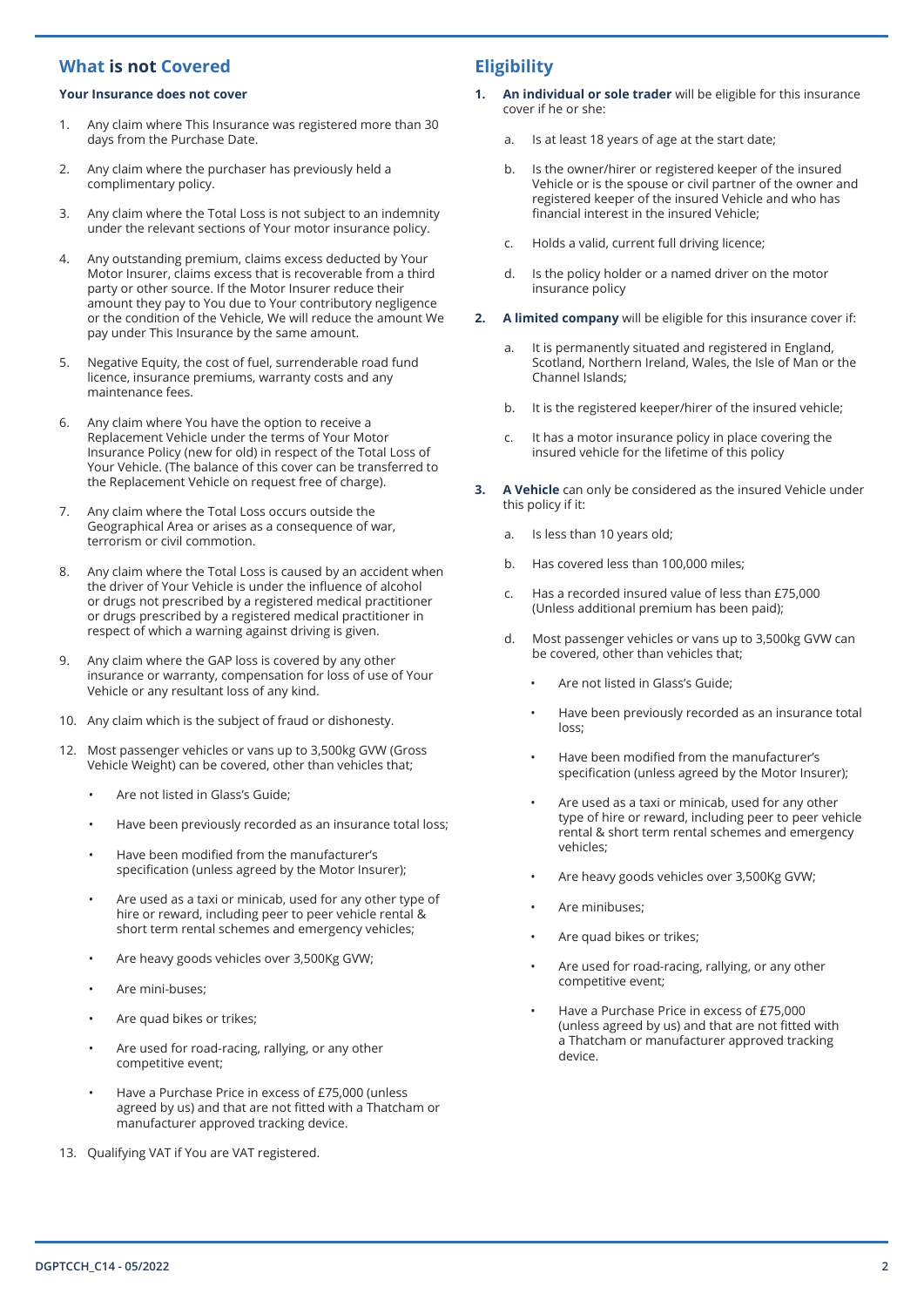# **Understanding This Insurance**

#### **What the terms mean**

Any word or expression used in this document to which a specific meaning has been attached will have that same meaning throughout This Insurance and will appear with an initial capital letter.

- 1. **Geographical Area** means England, Wales, Northern Ireland, Scotland, Isle of Man and the Channel Islands.
- 2. **Glass's Guide Retail Value** means the car values guide published monthly by Glass's Information Services Limited used by the Insurance Industry in assessing vehicle values based on the adjusted retail valuation.
- **Insurer / They / Their** means Acasta European Insurance Company Limited, 5/5 Crutchett's Ramp, Gibraltar, GX11 1AA (registered no. 96218)
- 4. **Motor Insurer** means the company that issued the certificate of motor insurance relating to the Insured Vehicle.
- 5. **Motor Insurers Settlement** means the Motor Insurers loss valuation excluding any deductions made by the Motor Insurer for Vehicle condition or pre-existing damage, any modifications, absence of service record or other such deductions.
- 6. **Negative Equity** means any finance balance carried forward from Your previous vehicle less any part exchange allowance made.
- 7. **Outstanding Finance Balance** means the amount owing to the finance company at the Point of Total Loss relating to the Purchase Price of the Vehicle, less any arrears, rebates, warranties, maintenance fees or any other insurance products.
- 8. **Period of Insurance** means the period this policy lasts for. This complimentary insurance is for a maximum of 14 days, except where a claim is made.
- 9. **Point of Total Loss** means the date and time of the incident that gives rise to Your claim for the Total Loss of Your Vehicle.
- 10. **Policy Start Date** means the date on which Your Insurance starts as shown in the Schedule.
- 11. **Purchase Price** means the price of your Vehicle, as confirmed in the sales invoice which includes factory fitted accessories and dealer fitted options up to £1,500, paintwork protection systems up to £250 or the P11D value in the case of Contract Hire/Lease.

We exclude all deposit allowances, discounts, rebates, concessions, cashbacks, incentives and contributions. We also exclude new vehicle registration fees, road fund licence fee, number plates, warranty costs, insurance premiums, fuel and other extras, arrears or negative equity.

In the event a bona fide purchase invoice from a VAT registered motor dealer cannot be provided the Purchase Price will be based on the Glass's Guide Retail Value applicable at the date of the purchase of This Insurance.

12. **Schedule** means the part of This Insurance that contains details of You, Your Vehicle, cover selected, the Period of Insurance and claim limits.

- 13. **This Insurance** means the cover detailed in this policy document.
- 14. **Total Loss** means that You have claimed under Your Motor Insurance, Your claim has been agreed, Your Vehicle has been forfeited (title of the Vehicle transferred to the Motor Insurer or bona fide VAT registered salvage agent) and a payment made following the incident that rendered Your Vehicle beyond economic repair.
- 15. **Vehicle** means the insured car detailed on Your Schedule. We exclude vans, motorcycles, caravans and motorhomes under our complimentary insurance policy.
- 16. **We / Us / Our** means Motor Gap Ltd.
- 17. **You / Your / Yourself** means the Insurance holder named in the Schedule, being the registered keeper of the Vehicle, person/company named as the account holder in the finance agreement covering the Insured Vehicle; and as the person/ company named as the policy holder or named driver on the Motor Insurance policy.
- 18. **Data Controller** The Insurer and Motor Gap Ltd T/A Direct Gap, who determines the purposes and means of processing Your personal data.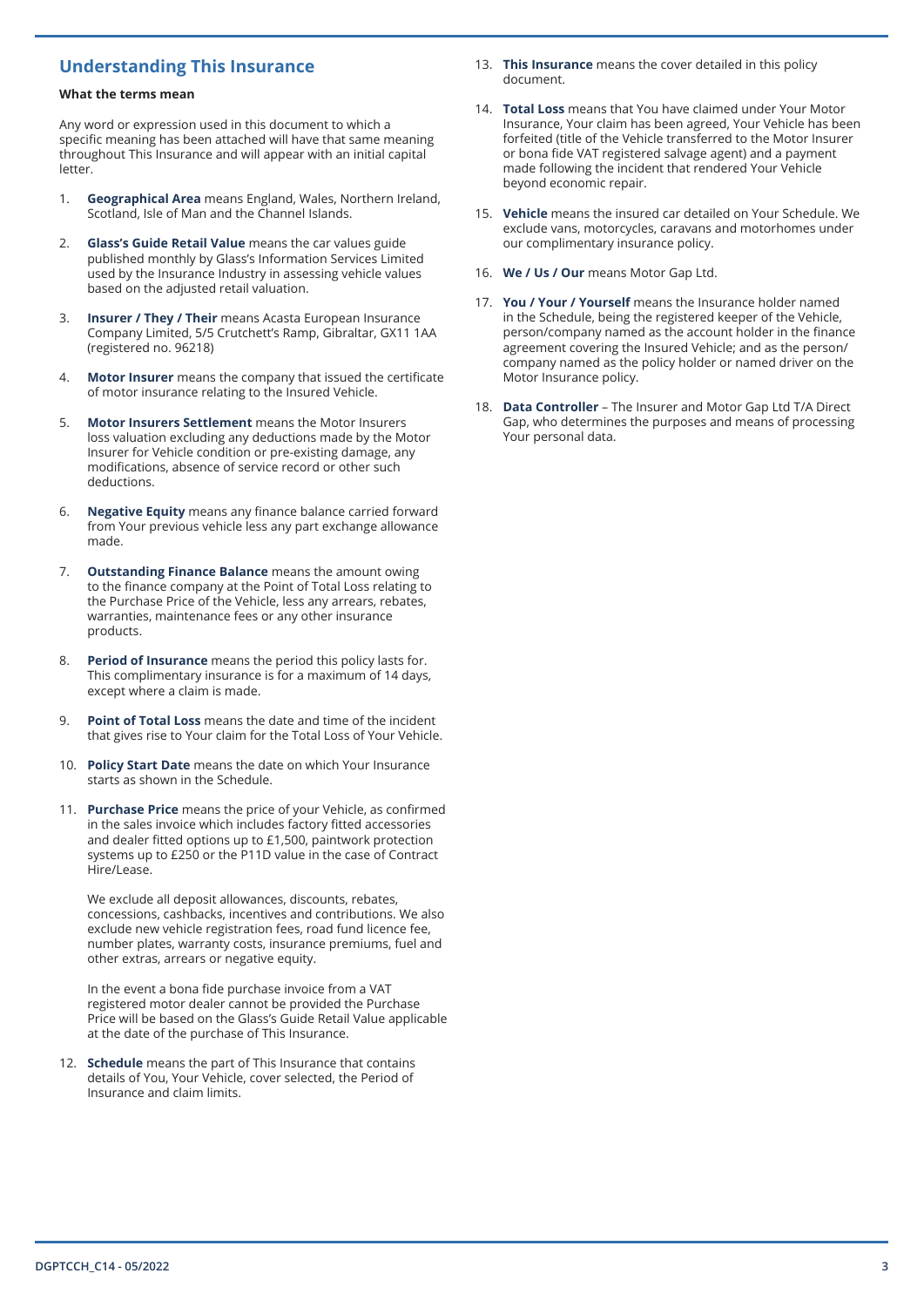# **General Conditions**

- 1. Your Vehicle must be insured by a Motor Insurer authorised and regulated in the UK for its full market value. If You only have third party, fire and theft insurance You can only make a claim on This Insurance for Total Loss due to fire or theft. If the Motor Insurer reduces the amount it pays under Your Motor Insurance Policy because of Your contributory negligence or due to the condition of the insured Vehicle, We will reduce the amount We pay under this policy by the same percentage. Motor Trade Policies are excluded from this policy unless the vehicle is insured for its full market retail value.
- 2. For This Insurance to become effective, Your Motor Insurer must declare Your Vehicle a Total Loss, make a payment to You in settlement of Your claim, and the Vehicle forfeited.
- 3. You must take all precautions to safeguard the Vehicle against loss or damage. Where the Vehicle is left unattended all security devices or immobilisers must be activated, doors locked, windows closed and all keys removed from the Vehicle.
- 4. In the event of a Total Loss, **You must contact Us** within 14 days of the date on which the loss or damage occurred and We can advise You of the current Market Value of Your vehicle. **You must not accept a settlement offer** from Your Motor Insurer until You have contacted Us, and We have given Our consent for You to do so.
- 5. Settlement under this Gap Insurance will be based on the Glass's Retail valuation applicable at the date of the Total Loss or Your Motor Insurer offer of settlement, whichever is higher.
- 6. This Insurance is a 14 day complimentary cover which cannot be transferred to a new vehicle or owner.

#### 7. **Consumer Insurance (Disclosure and Representations) Act 2012**

**You** are required by the provisions of the Consumer Insurance (Disclosure and Representations) Act 2012 to take reasonable care to:

- i. Supply accurate and complete answers to all the questions **We** or the **Administrator** may ask as part of **Your** application for cover under the policy;
- ii. To make sure that all information supplied as part of **Your**  application for cover is true and correct;
- iii. Tell **Us** of any changes to the answers **You** have given as soon as possible.

Failure to provide answers in-line with the requirement of the Act may mean that **Your** policy is invalid and that it does not operate in the event of a claim.

#### 8. **Your responsibilities**

- a. All **Insured Persons** must:
	- i. Observe the terms, conditions and exclusions of this insurance and **Your Motor Insurance**
	- ii. Take all reasonable steps to try to prevent any incident that may give rise to a claim
	- iii. Maintain all property and take all reasonable steps to minimise the amount payable under this insurance
	- iv. Report any claim caused by any criminal action to the Police within 24 hours
- b. **Insured Persons** will be entitled to cover under this insurance only if the circumstances, which **You** have confirmed to exist in **Your** application, remain applicable. If during the **Period of Insurance** these circumstances change, **You** must immediately notify **Us**. In such event the **Insurer** reserves the right:
	- i. to charge an additional premium to continue cover;

or

ii. to cancel this insurance.

### 9. **Recoveries/Subrogation**

The **Insurer** reserves the right to take legal proceedings in **Your** name, at their own expense and for their own benefit, to recover any costs or damages they have paid out under this insurance to anyone else. If any **Insured Person** recovers any costs or damages previously paid under this insurance from any other party, such costs or damages must be immediately repaid to **Us**.

#### 10**. Disputes**

If any dispute between the **Insured Person** and **Us** arises from this policy, the **Insured Person** can make a complaint to **Us** as described on the back page of this policy and **We** will try to resolve the matter. If **We** are unable to satisfy the **Insured Person's** concerns the **Insured Person** can ask the Financial Ombudsman Service to arbitrate over the complaint.

#### 11. **Assignment**

This insurance is between and binding upon the **Insurer** and **You** and their/**Your** respective successors in title, but this insurance may not otherwise be assigned by **You** without the **Insurer's** prior written consent.

#### 12. **Waiver**

If the **Insurer** or any **Insured Person** fails to exercise or enforce any rights conferred on them by this insurance, the failure to do so will not be deemed to be a waiver of such right, nor will it bar the exercise or enforcement of, such rights at any subsequent time.

#### 13. **Governing law**

Unless the Insurers have agreed otherwise in writing, this Contract of Insurance will be governed by English law.

#### 14. **Third party rights**

Unless expressly stated in this insurance, nothing in this insurance will create any rights in favour of any person pursuant to the Contracts (Rights of Third Parties) Act 1999. This Condition does not affect any right or remedy, of any person, which exists or is available otherwise than pursuant to that Act.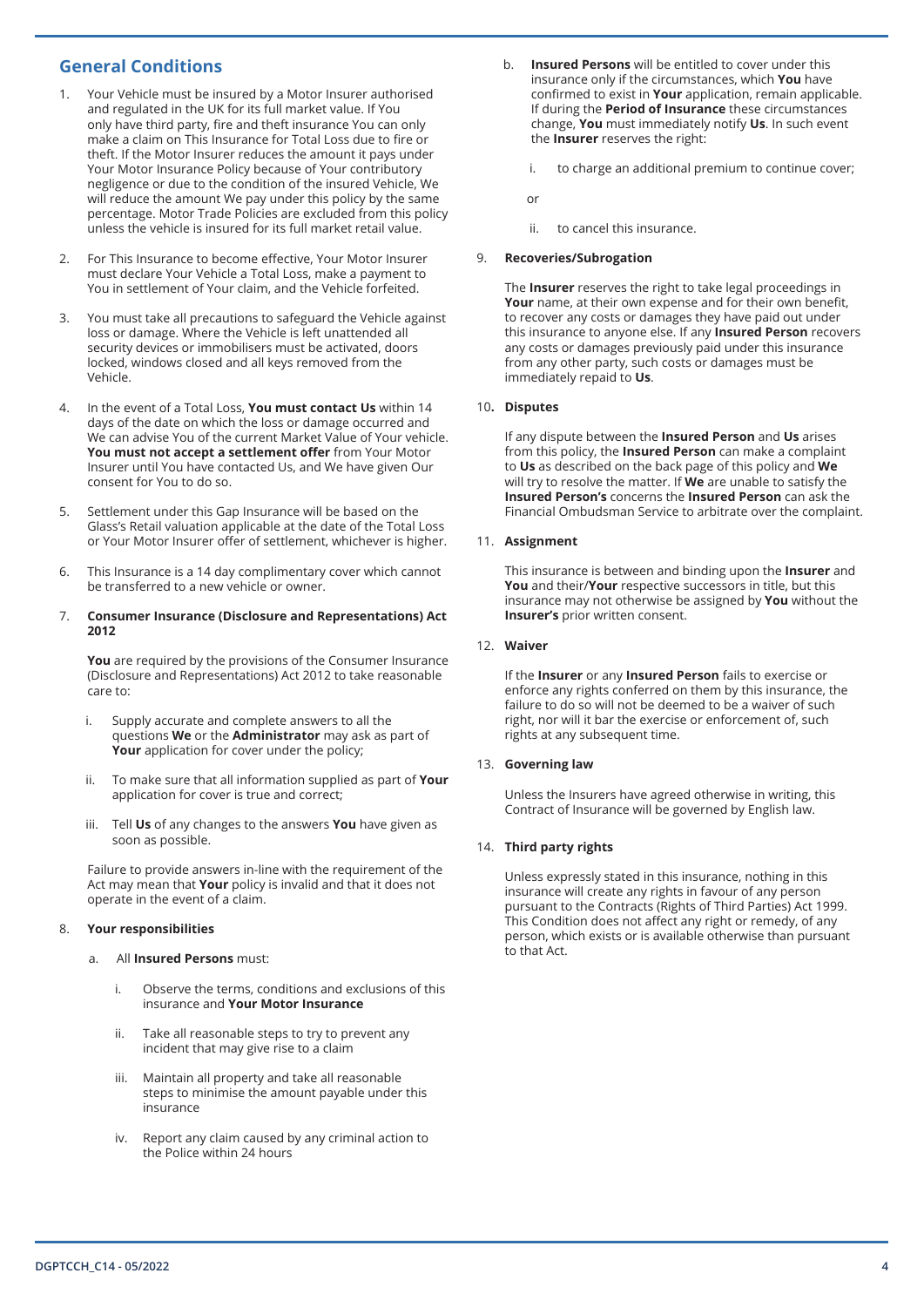# **How to Make a Claim**

#### **What to do immediately:**

**You must notify Us of any possible claim under This Insurance before You accept any settlement offer from Your Motor Insurer.**

In any event you should notify us within 14 days from the Point of Total Loss.

Please call Us on **01422 756 028** or email **gapclaims@directgap.co.uk**

Our claims department is open from 9.00am to 5.00pm Monday to Friday. We are closed on Saturdays and Sundays.

#### **2. What happens next:**

We will send You a claim form, we will also provide You with a vehicle valuation on which the Motor Insurers Settlement should be based.

You **must not** accept any settlement offer from Your Motor Insurer until You have been provided with the valuation and obtained Our agreement to do so.

You must fully complete the claim form and return it to Us. The completion and postage of any forms/documents We may require will be at Your expense.

You must supply all information and assistance which the Insurer may reasonably require in establishing the amount of any payment under This Insurance. Details of all information/ documentation required will be confirmed at the time when We issue the claims form.

Subject to receiving all necessary information and supporting documentation, Your claim will normally be settled within 10 working days, from receipt of all required documentation. Where applicable the settlement will be made directly to the finance company on Your behalf.

#### **3. What we may require:**

We may at any time request You to provide Us with additional documentation to validate your claim. These may include, but not limited to;

- Drivers Licence (Paper and Card);
- Sales Invoice;
- V5 (Vehicle Registration Document);
- Certificate of Motor Insurance;
- Schedule of Motor Insurance;
- Finance/Contract Hire/Lease Agreement
- Finance Settlement Figure

#### **4. Your responsibilities:**

You must comply with the terms and conditions of this policy. In particular, you must comply with the following conditions to have the full protection of your policy. If you do not comply with them, we may cancel this policy, refuse to deal with your claim, or reduce the amount of the claims payment.

#### **a. Malicious damage or theft**

You must in the case of malicious damage to or theft of the insured vehicle report the incident to the police within 24 hours of you being aware of the incident occurring and advise us of your valid crime reference number.

#### **b. Claims procedure**

Failure to follow the claims procedure set out in this policy may result in non-payment of your claim.

#### **Offer of settlement**

In the event of a Total Loss, You must contact Us within 14 days of the date on which the loss or damage occurred and We can advise You of the current Market Value of Your vehicle. You must not accept a settlement offer from Your Motor Insurer until You have contacted Us, and We have given Our consent for You to do so.

The insurance settlement value will be based on the Glass's Guide Retail Value applicable at the date of total loss.

**Important Note:** For a valid claim your Vehicle must be forfeited (title of the Vehicle transferred to the Motor Insurer or bona fide VAT registered salvage agent). Retention of salvage is not permitted.

#### **d. Dishonesty**

If we make any payments as a result of dishonesty or exaggerated behaviour by you (or by someone acting on your behalf) we may demand that any payments made by us are paid back. We may take legal action against you for the return of such monies and we may demand that you reimburse us for any costs incurred.

#### **5. Best Endeavours**

Prior to acceptance of any offer, You must be able to demonstrate to The Insurer that You have used Your best endeavours to obtain the maximum settlement under Your Motor Insurance Policy.

If You accept an offer from Your Motor Insurer of less than the current Market Value of the vehicle We reserve the right to seek an increased motor insurance settlement on Your behalf and We may take action in Your name against any person including but not limited to Your Motor Insurer to recover any money We pay in settlement of Your claim. You must give Us all reasonable assistance.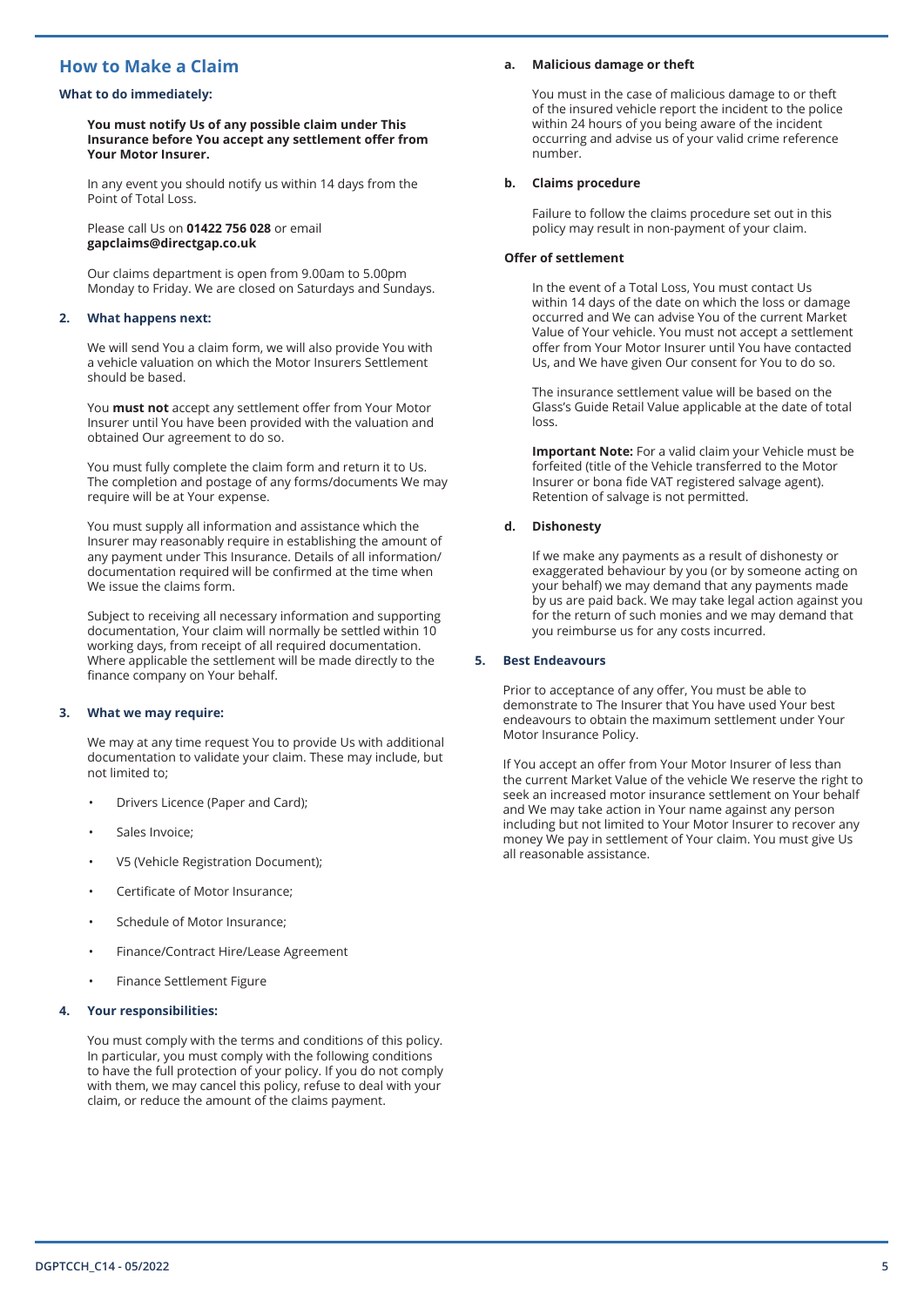# **Cancellation**

### **Our Right to Cancel**

The Insurer shall not be bound to accept renewal of any insurance and may at any time cancel any insurance document by giving 14 days notice in writing where there is a valid reason for doing so. A cancellation email will be sent to You at Your last known email address.

We may cancel this insurance immediately if in Our opinion You have at any time:

- a. Given Us false or incomplete information;
- b. Agreed to help anyone try to take money from Us dishonestly;
- c. Failed to meet the terms and conditions of this insurance;
- d. Failed to act honestly towards Us;
- e. Non-payment of premium;
- f. Threatening and/or abusive behaviour

# **Data Protection Notice**

#### **1. Use of your personal data**

The Insurer are the Data Controller for the data You provide to Us. They need to use Your data in order to arrange Your insurance and associated products.

You are obliged to provide information without which They will be unable to provide a service to You. Any personal information provided by You may be held by the Insurer in relation to Your insurance cover. It may be used by The Insurers relevant staff in making a decision concerning Your insurance and for the purpose of servicing Your cover and administering claims.

### **2. Disclosure of your data**

Information may be passed to loss adjusters, solicitors, reinsurers or other service providers for these purposes. They may obtain information about You from credit reference agencies, fraud prevention agencies and others to check Your credit status and identity. The agencies will record Their enquiries, which may be seen by other companies who make their own credit enquiries. If You provide false or inaccurate information and They suspect fraud, They will record this.

The Insurer and other organisations may use these records to:

- Help make decisions on insurance proposals and insurance claims, for You and members of Your household
- Trace debtors, recover debt, prevent fraud, and manage Your insurance policies
- Check Your identity to prevent money laundering, unless You furnish Them with satisfactory proof of identity.

#### **3. Data transfer and retention**

They process all data in the UK but where They need to disclose data to parties outside the European Economic Area (EEA) The Insurer will take reasonable steps to ensure the privacy of Your data.

Your data will not be retained for longer than is necessary. In order to protect Their legal position, They will retain Your data for a minimum of seven (7) years.

#### **4. Your rights**

They have a Data Protection regime in place to oversee the effective and secure processing of Your data.

Under GDPR legislation, You can ask Them for a copy of the data They hold, have it corrected, sent to a third party or deleted (subject to Their need to hold data for legal reasons). They will not make Your personal details available to any companies to use for their own marketing purposes.

If You wish to complain about how They have handled Your data, You can contact The Insurer and They will investigate the matter. If You are not satisfied with Their response or believe They are processing Your data incorrectly You can complain to the Information Commissioner's Office;

Wycliffe House, Water Lane, Wilmslow, Cheshire SK9 5AF Tel: 0303 123 1113.